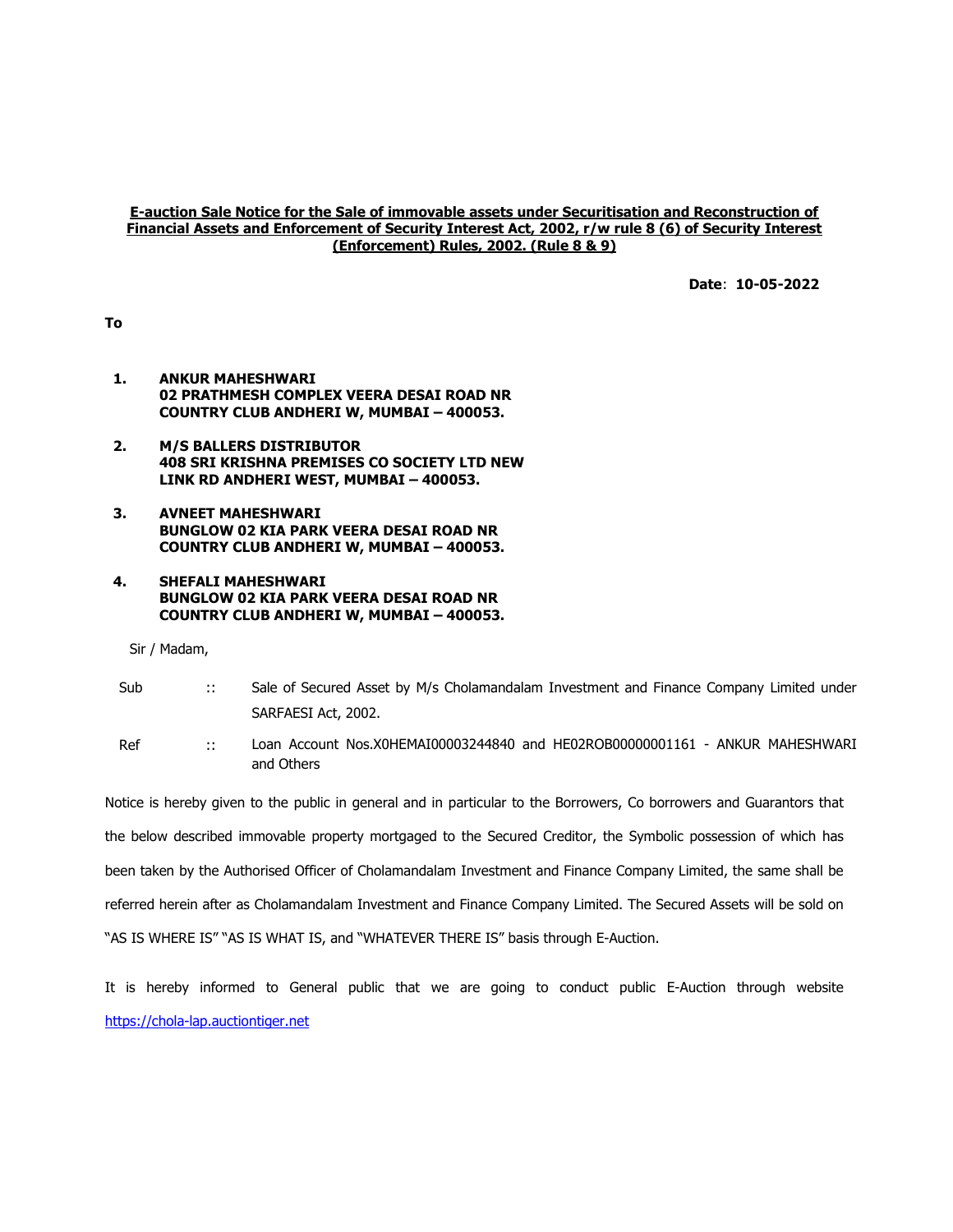The secured asset will be sold to one of the intending purchasers who offer the highest bid/purchase price, which shall not be less than the Reserve Price.

| <b>RESERVE PRICE</b>                  | Rs.1,25,00,000/-                |
|---------------------------------------|---------------------------------|
| <b>EMD</b>                            | Rs.12,50,000/-                  |
| <b>E-AUCTION DATE AND TIME</b>        | 17-06-2022, 11.00 AM to 1.30 PM |
| <b>LAST DATE OF SUBMISSION OF EMD</b> | 09-06-2022                      |
| <b>BID INCREMENT AMOUNT (IN RS.)</b>  | Rs.1,00,000/-                   |
| DATE OF INSPECTION OF PROPERTY        | 07-06-2022 and 08-06-2022       |

## DESCRIPTION OF THE IMMOVABLE PROPERTY [Secured Asset]

All that piece and parcel of Flat No.204, 2nd Floor A Wing, Orchid Evershine Park, Chslprathmesh Complex, Veera Desai Road, Andheri West Mumbai-400053.

We hereby give you notice that the aforesaid secured asset shall be sold by the undersigned if you fail to pay within 30 days from the date of service/publication of this notice, the entire outstanding loan amount aggregating to Rs.1,16,26,700.69/- [Rupees One Crore Sixteen Lakhs Twenty Six Thousand Seven Hundred and Paise Sixty Nine Only] as on 09-05-2022 together with further interest, penal interest, costs and charges thereon till the date of payment, as per agreed the terms and conditions mentioned in the Loan Agreement and other documents pertaining to the Loan availed by you. After expiry of 30 days, no further notice whatsoever will be given to you and the Secured Asset will be sold accordingly.

You may note that in case the Sale proceeds of such sale of the secured asset are not sufficient to cover the entire outstanding dues of the secured creditor, then you all are jointly and severally liable to pay the amount of such shortfall to the Secured Creditor.

## Terms & Conditions of E- Auction Sale: -

- 1. The auction sale will be 'Online E-Auction' Bidding through website https://sarfaesi.auctiontiger.net. on the dates as mentioned in the table above with further Extension of 5 Minutes.
- 2. The interested bidders are required to register themselves with the portal and obtain login ID and Password well in advance, which is mandatory for e-bidding, from auction service provider M/s E-Procurement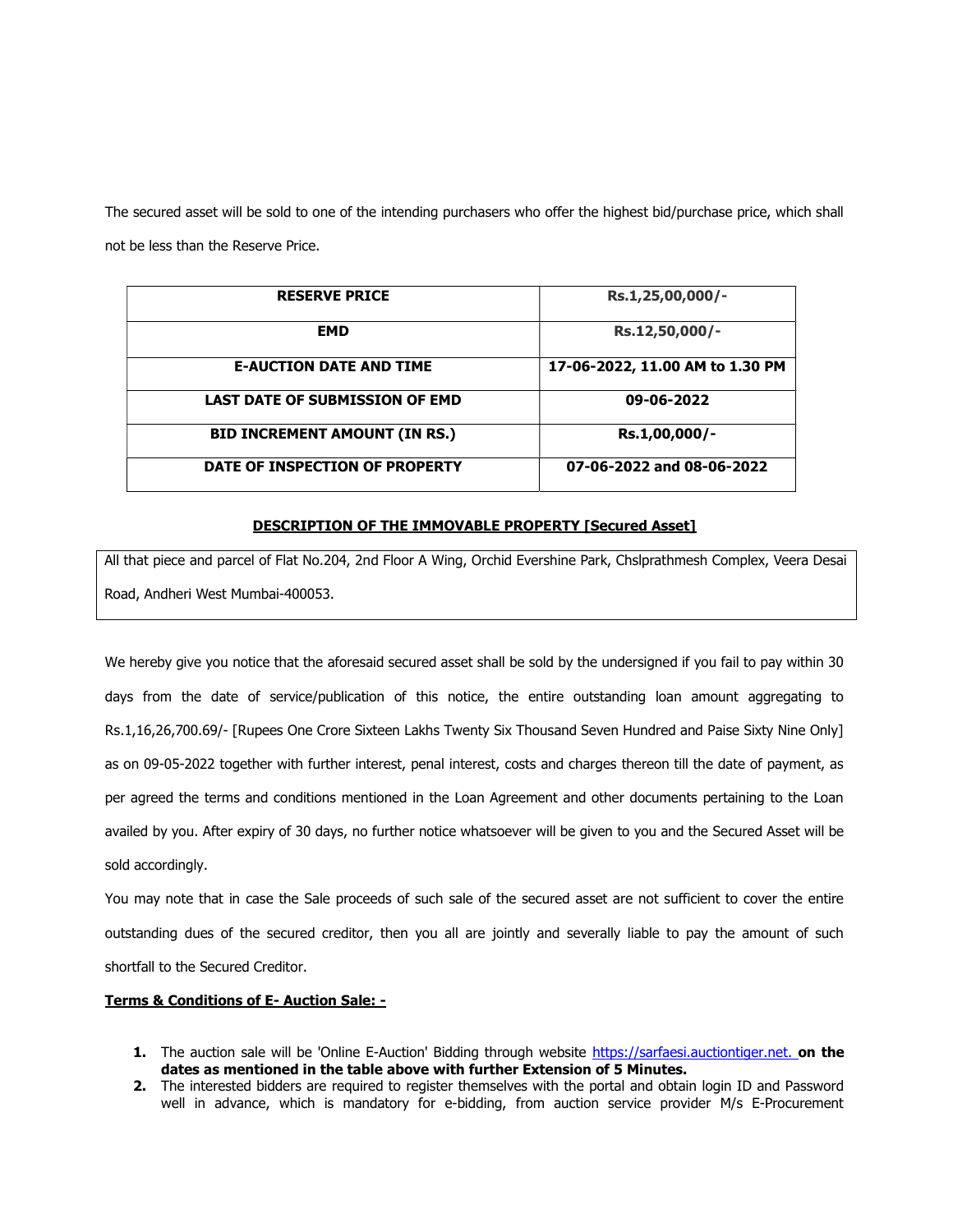Technologies Ltd. (Auction Tiger) Ahmadabad (Contact Person: Mr. Ram Sharma Cell No. 8000023297, Email : ramprasad@auctiontiger.net, Email. support@auctiontiger.net Please note that, Prospective bidders may avail online training on e-auction from their registered mobile number only.

- **3.** The intending purchaser/bidder is required to submit amount of the Earnest Money Deposit (EMD) by way of Demand Draft/PAY ORDER drawn on any nationalized or scheduled Commercial Bank in favor of " Cholamandalam Investment and Finance Company Limited" payable at Chennai and register their name at https://chola-lap.auctiontiger.net and get user ID and password free of cost and get training on e-Auction from the service provider. After their Registration on the web-site, the intending purchaser/bidder is required to get the copies of the following documents submit {1. Copy of the DD copy/ Pay order; 2.Copy of PAN card and 3.Copy of proof of address (Passport, Driving License, Voter's I-Card or Aadhar Card, Ration Card, Electricity Bill, Telephone Bill, Registered Leave License Agreement)} by the last date of submission of the EMD(s) as mentioned in the sale notice and also submit hardcopy thereof at the Branch mentioned hereinabove.
- 4. Bid must be accompanied with EMD (Equivalent to 10% of the Reserve Price) by way of Demand Draft/ Pay order in favour of " Cholamandalam Investment and Finance Company Limited" payable AT Chennai.
- 5. Bids that are not filled up or Bids received beyond last date will be considered as invalid Bid and shall be summarily rejected. No interest shall be paid on the EMD. Once the bid is submitted by the Bidder, same cannot be withdrawn. However, EMD deposited by the unsuccessful bidder shall be refunded without interest.
- 6. The bid price to be submitted shall be above the Reserve Price along with increment value of Rs.1,00,000/ and the bidder shall further improve their offer in multiple of Rs.1,00,000/-. The property shall not be sold below the Reserve Price set by the Authorized Officer.
- 7. The successful bidder is required to deposit 25% of the sale price (inclusive of EMD) immediately but not later than next working day by Demand Draft drawn in favour of "Cholamandalam Investment and Finance Company Limited" payable AT Chennai and the balance amount of sale price shall be paid by the successful bidder within 15 days from the date of confirmation of sale by the Company. The EMD as well as Sale Price paid by the interested bidders shall carry no interest. The deposit of EMD or 10% of sale price, whatever may be the case shall be forfeited by the Company, if the successful bidder fails to adhere to terms of sale or commits any default.
- 8. On compliance of terms of Sale, Authorised officer shall issue "Sale Certificate" in favour of highest bidder. All the expenses related to stamp duty, registration charges, conveyance, TDS etc. to be borne by the purchaser.
- 9. Company does not take any responsibility to procure permission / NOC from any authority or under any other law in force in respect of property offered or any other dues i.e., outstanding water/electricity dues, property tax or other charges, if any.
- 10. The successful bidder shall bear all expenses including pending dues of any Development Authority, if any/ taxes/ utility bills etc. to the Municipal Corporation or any other authority/ agency and fees payable for stamp duty /registration fees etc. for registration of the Sale Certificate.
- 11. The Authorised Officer reserves the absolute right and discretion to accept or reject any or all the offers/bids or adjourn/cancel the sale without assigning any reason or modify any terms of sale without any prior notice. The immovable property shall be sold to the highest bidder. However, the Authorised Officer reserves the absolute discretion to allow inter-se bidding, if deemed necessary.
- 12. To the best of its knowledge and information, the Company is not aware of any encumbrances on the property to be sold except of the Company. However, interested bidders should make their own assessment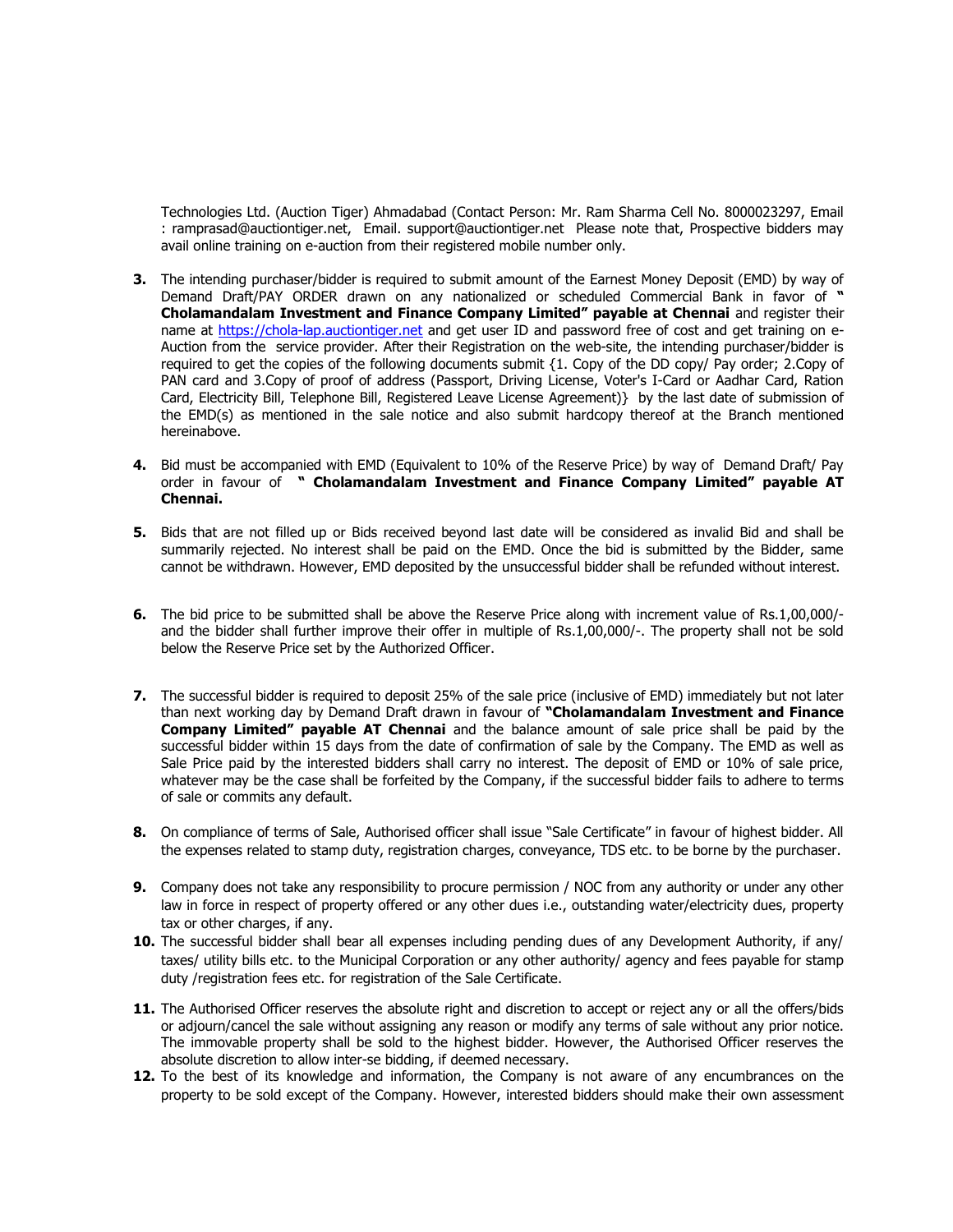of the property to their satisfaction. The Company does not in any way guarantee or makes any representation with regard to the fitness/title of the aforesaid property. For any other information, the Authorised Officer shall not be held responsible for any charge, lien, encumbrances, property tax or any other dues to the Government or anybody in respect of the aforesaid property.

- 13. Further interest will be charged as applicable, as per the loan documents on the amount outstanding in the notice and incidental expenses, costs, etc. is due and payable till its actual realization.
- 14. The notice is hereby given to the Borrower(s) / Mortgagor(s) to remain present personally at the time of sale and they can bring the intending buyer/purchasers for purchasing the immoveable property as described hereinabove, as per the particulars of the Terms and conditions of sale.
- 15. Online E-auction participation is mandatory in the auction process by making application in prescribed format which is available along-with the offer/tender document on the website. Bidders are advised to go through the website https://chola-lap.auctiontiger.net for detailed terms and conditions of auction sale before submitting their bids and taking part in e-auction sale proceedings. Online bidding will take place at web-site of organization as mentioned hereinabove, and shall be subject to the terms and conditions contained in the tender document. The Tender Document and detailed Terms and Conditions for the Auction may be downloaded from the website https://chola-lap.auctiontiger.net or the same may also be collected from the concerned Branch office of Cholamandalam Investment and Finance Company Limited. A copy of the Bid form along with the enclosure submitted online shall be handed over to Mr. Prateek Surendra Kapadia, Mob.No.99201 88755; at Cholamandalam Investment and Finance Company LimIted, ADDRESS- : 102 /103, 1st floor, Casa Maria CHSL Gokhale Road, Opp Portugese Church Dadar West,Mumbai- 28, 09-06-2022 on or before date and time mentioned above. (Please refer to the details mentioned in table above).
- 16. The property shall be sold on "As is Where is Basis", "As is What is Basis" and "As is Whatever there is Basis" condition and the intending bidder should make discreet enquiries as regards encumbrance, charge and statutory outstanding on the property of any authority besides the Company's charges and should satisfy themselves about the title, extent, quality and quantity of the property before submitting their bid. No claim of whatsoever nature regarding the property put for sale, charges and encumbrances over the property or any other matter etc. will be entertained after submission of the online bid and at any stage thereafter. The Company shall not be responsible for anything whatsoever including damages or eviction proceeding, etc. The intending bidder shall indemnify the tenants as well as the Company in this regard. The purchaser shall take necessary action for eviction of tenant / settlement of tenant only in accordance with the Law. The Company presses into service the principle of caveat emptor.
- 17. This publication is also a '30' (Thirty) days' notice to the Borrower / Mortgagor / Guarantors of the above said loan account pursuant to rule 8(6) and Rule 9 of Security Interest (Enforcement) Rules 2002, to discharge the liability in full and pay the dues as mentioned above along with upto date interest and expenses within 30 days from the date of this notice failing which the Secured asset will be sold as per the terms and conditions mentioned above. In case there is any discrepancy between the publications of Sale notice in English and Vernacular newspaper, then in such case the English newspaper will supersede the vernacular newspaper and it shall be considered as the final copy, thus removing the ambiguity. If the borrower/mortgagors pays the amount due to the Company, in full before the date of sale, auction is liable to be stopped.

For further details and queries, contact Authorized Officer, Cholamandalam Investment and Finance Limited, Mr. Prateek Surendra Kapadia, Mob. No. 99201 88755.

18. The intending Bidders can inspect the property from 07-06-2022 to 08-06-2022 at 10.00 A.M to 1.00. P.M. For inspection of the properties, please contact: 99201 88755.